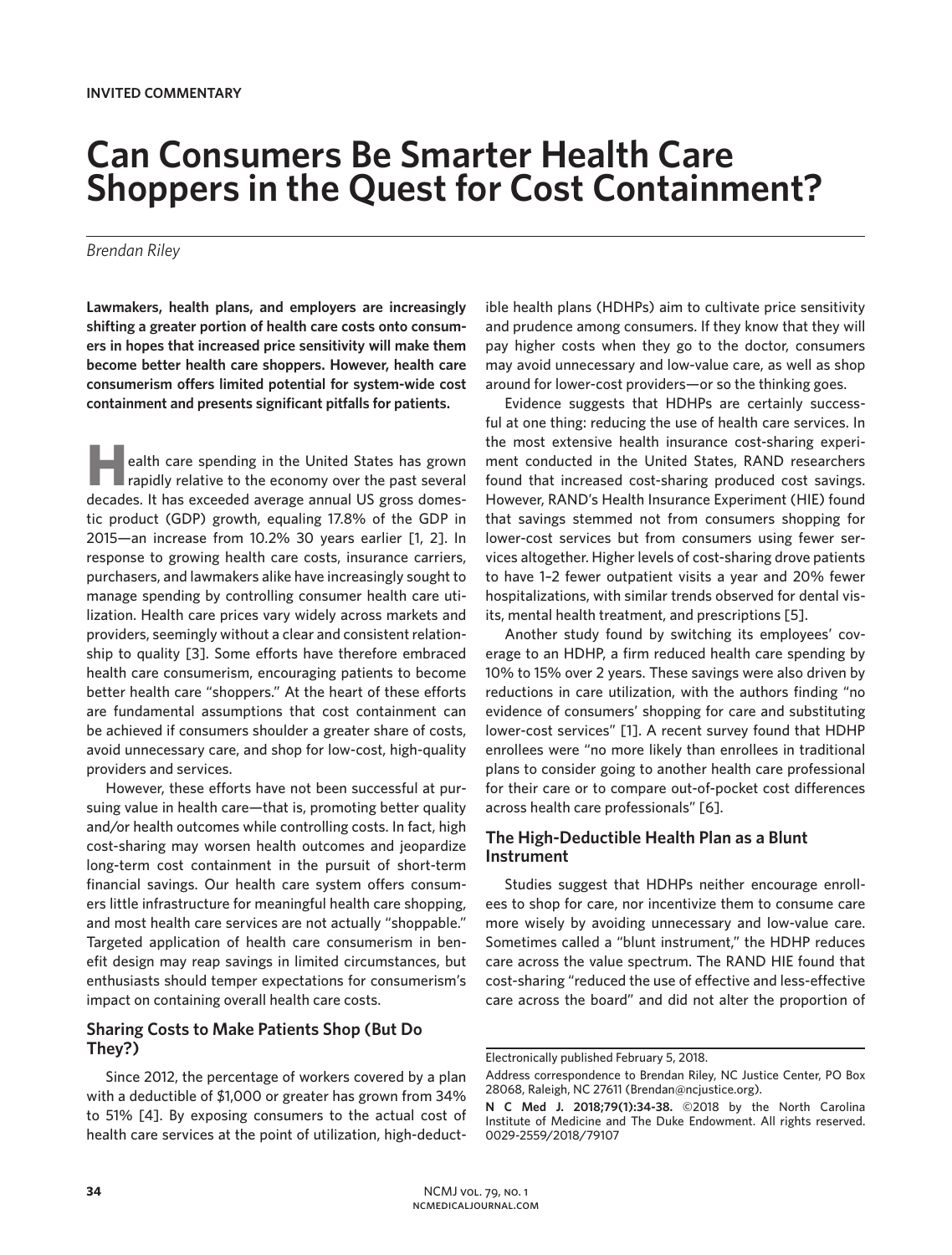*Sevier sidebar*

inappropriate hospitalizations among enrollees [5]. Another study found that enrollees in HDHPs reduced utilization of preventive care, including childhood vaccinations, mammography, as well as colorectal and cervical cancer screenings [7]. Even when HDHPs exempted high-value services like preventive health screenings from cost-sharing, enrollees in those plans still utilized preventive services at lower rates [5, 8].

One study tracked a firm that switched from a traditional Preferred Provider Organization (PPO) plan to a consumer-directed health plan (a HDHP paired with employer contributions to a tax-advantaged account). After 4 years, enrollees experienced a reduction in outpatient office visits and prescriptions filled. However, there was a slight increase in emergency department visits. This led researchers to speculate that higher cost-sharing reduced patients' use of outpatient visits, which in turn led to fewer prescribed medications, the long-term consequences of which could have driven patients with chronic conditions to high-cost emergency departments [8].

Similarly, another study found that among patients prescribed cholesterol-lowering drugs, average compliance fell by 5 percentage points for each \$10 increase in copays. The researchers also found that "partial compliance or noncompliance results in greater use of expensive medical services, such as hospitalizations and emergency departments." The researchers conclude that lowering out-of-pocket costs for patients would actually produce net savings by reducing expensive hospitalizations and emergency department use [9].

These studies suggest that the reductions in high-value and effective services use associated with high-deductible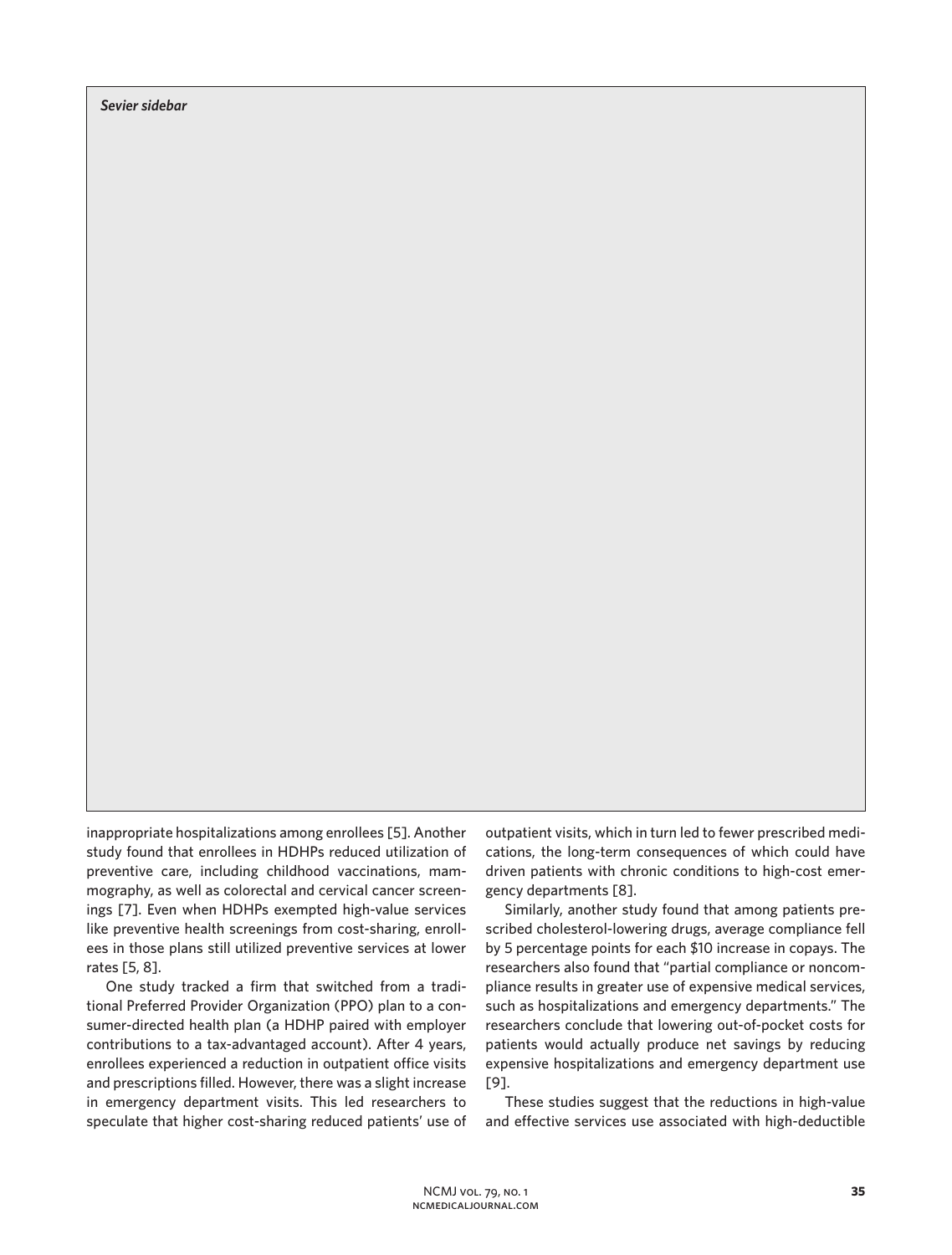health plans could negatively affect patient health outcomes and increase the likelihood of avoidable, high-cost care utilization over time. If consumers are simply reducing their use of care in HDHPs instead of shopping, it suggests that HDHPs avoid—rather than target—provider prices as principal drivers of system cost growth.

## **Disproportionate Harm to Vulnerable Patients**

While offering little promise for containing health care costs, HDHPs may threaten the care and finances of vulnerable populations. Cost-sharing tends to cause reductions in care, even among those who desperately need it. Studies have found that medical spending reductions are more pronounced among sicker HDHP enrollees than others, adults and children in families with chronic conditions are more likely to delay care when enrolled in an HDHP, and HDHP enrollees are more likely to stop taking medications for chronic illnesses [1].

Consumers with low incomes are more likely than others to forgo care due to the large, upfront out-of-pocket costs that HDHPs require of patients. One study found that consumers living in high-poverty areas with low education rates had fewer high-severity emergency department visits under HDHPs [1]. In other words, low-income communities are less likely to seek needed emergency care when they know they will face a large bill for that care. Unsurprisingly, RAND's HIE found that HDHPs adversely affected health outcomes among patients with low incomes and those with chronic conditions [5].

In addition, the financial health of vulnerable consumers suffers under HDHPs. Roughly half of families with chronic conditions enrolled in HDHPs reported financial burden due to health care costs, compared to only 21% in traditional plans [10]. Families with low incomes enrolled in HDHPs are nearly twice as likely as those enrolled in traditional plans to spend more than 3% of their income on out-of-pocket health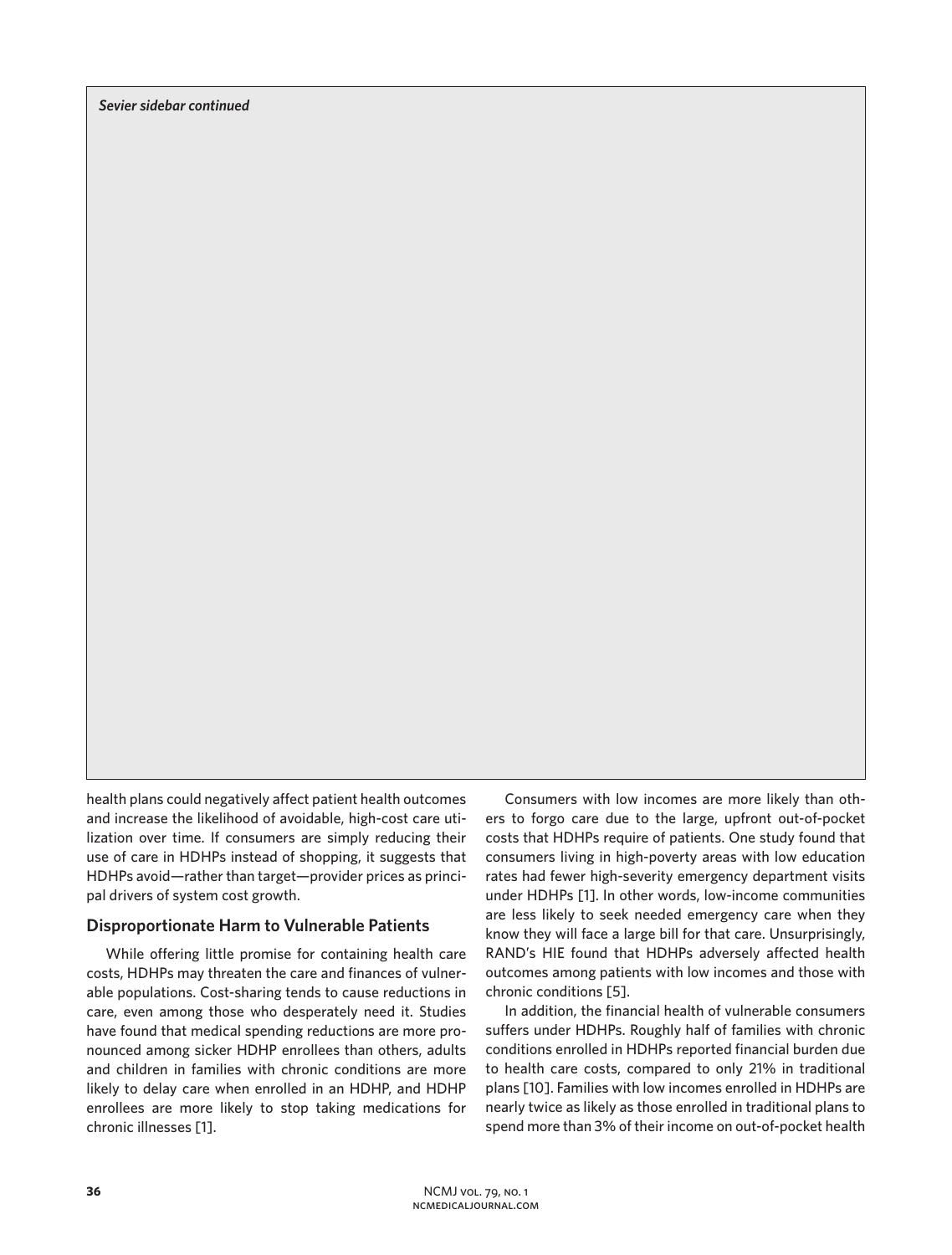care expenses (excluding premiums) [10].

A mere 5% of the population accounted for half of all US health care spending in 2014 [2]. While these higher utilizers of care drive most of our spending, the HDHP is ineffective at containing costs among this population.

In the RAND HIE, the cost-sharing reduced utilization was primarily due to "participants deciding not to initiate care" [5]. They found that once patients began utilizing care, cost-sharing "only modestly affected the intensity or cost of an episode of care" [5]. After all, if a patient anticipates high health care spending each year up to an out-of-pocket maximum, they lack meaningful financial incentive to shop. It is reasonable to conclude that cost-sharing may not be an effective tool for encouraging shopping or reducing spending among the highest spenders.

# **Supports and Tools for Consumer Shopping**

As previously illustrated, giving consumers more "skin in the game" through increased cost-sharing does not drive them to shop for health care services. However, it is reasonable to question whether consumers could be better equipped to shop for health care if they had decision-making supports. After all, how does a consumer know which innetwork providers offer lower prices, which facilities provide higher quality care, or whether a specific health care service is necessary or unnecessary?

In an effort to make these benefit designs work, plans and purchasers are increasingly investing in consumer shopping support tools, such as publicly available price transparency tools and provider quality ratings. However, despite these efforts, very few consumers actually utilize this information. For instance, health insurer Aetna offered a price transparency tool to 94% of its commercial enrollees, but only 3.5% used it over a 1-year period [11].

Even when consumers do encounter pricing information, they seldom use it. One study found that only 13% of consumers sought out any information about prices before seeking care, and only 3% compared costs among available providers [12]. The same goes for quality information: according to a Kaiser Family Foundation poll [13], only 13% of Americans have ever encountered quality information on hospitals, and only 4% have actually used it. Even when used by consumers facing high cost-sharing, the tools have had only a minimal impact on spending [14, 15].

Several factors may explain minimal utilization of these tools and, by extension, why few patients shop for health care. For one, consumers base health care decision-making on other factors beyond price, including location, reputation, referrals, and existing provider-patient relationships [13, 14]. Support tools are also far from perfect: only half of all price transparency tools include information about quality, leaving consumers at risk of worrying that paying less means getting less [14]. Perhaps most importantly, consumers can only shop for a fraction of the health care services they use.

## **How Much of Our Health Care Can We Shop For?**

In order for a consumer to shop for health care services, 3 criteria must be met: the service must be typically scheduled in advance, multiple providers in a market must be available to perform the service, and provider price data for the relevant services must be available [3, 16]. Using this definition, between roughly one-third [3] and two-fifths [16] of our health care spending is on shoppable services. While prices for services that consumers cannot shop for vary more widely than shoppable services, prices for shoppable services differ enough to suggest some limited potential for cost savings [17].

Simply increasing cost-sharing and providing consumer support tools has thus far proven insufficient to generate savings on shoppable services. However, arrangements in which payers simplify shopping decisions for enrollees have shown more promise. For instance, under reference pricing arrangements, payers can target spending on specific shoppable services by giving enrollees information about which providers meet price targets and quality metrics for those services. The payer then sets an upper payment limit for the specific service (the reference price) and provides support to consumers to equip them to find a designated, in-network provider for the service. A hallmark California Public Employees' Retirement System (CalPERS) reference pricing program successfully redirected patient volumes toward high-value providers, leading to significant reductions in billed charges for target services [18].

However, many hurdles stand in the way of widespread reference pricing implementation. The overall savings potential is modest, few plans and purchasers have reliable provider pricing and quality data for specific services, administration adds new layers of complexity for patients who may already struggle to understand their plan's benefit design, and payers would need to make significant investments into customer support and education [3]. Moreover, research on reference pricing is limited, meaning that we have not yet fully evaluated the risks for consumers, particularly those with chronic and complex medical conditions. Reference pricing programs could suffer similar flaws as HDHPs, such as high out-of-pocket costs, insufficient provider quality information, and elevated risks for vulnerable consumers [19].

#### **Conclusion**

Given the experiments thus far, the role of consumerism in effective health care cost containment is modest at best. High cost-sharing and other tools traditionally employed by plans and purchasers to incentivize consumer shopping have reduced spending in the short term, but they have done so at the risk of reducing utilization of necessary care, worsening health outcomes, and disproportionately burdening low-income and high-need patients. An effective long-term